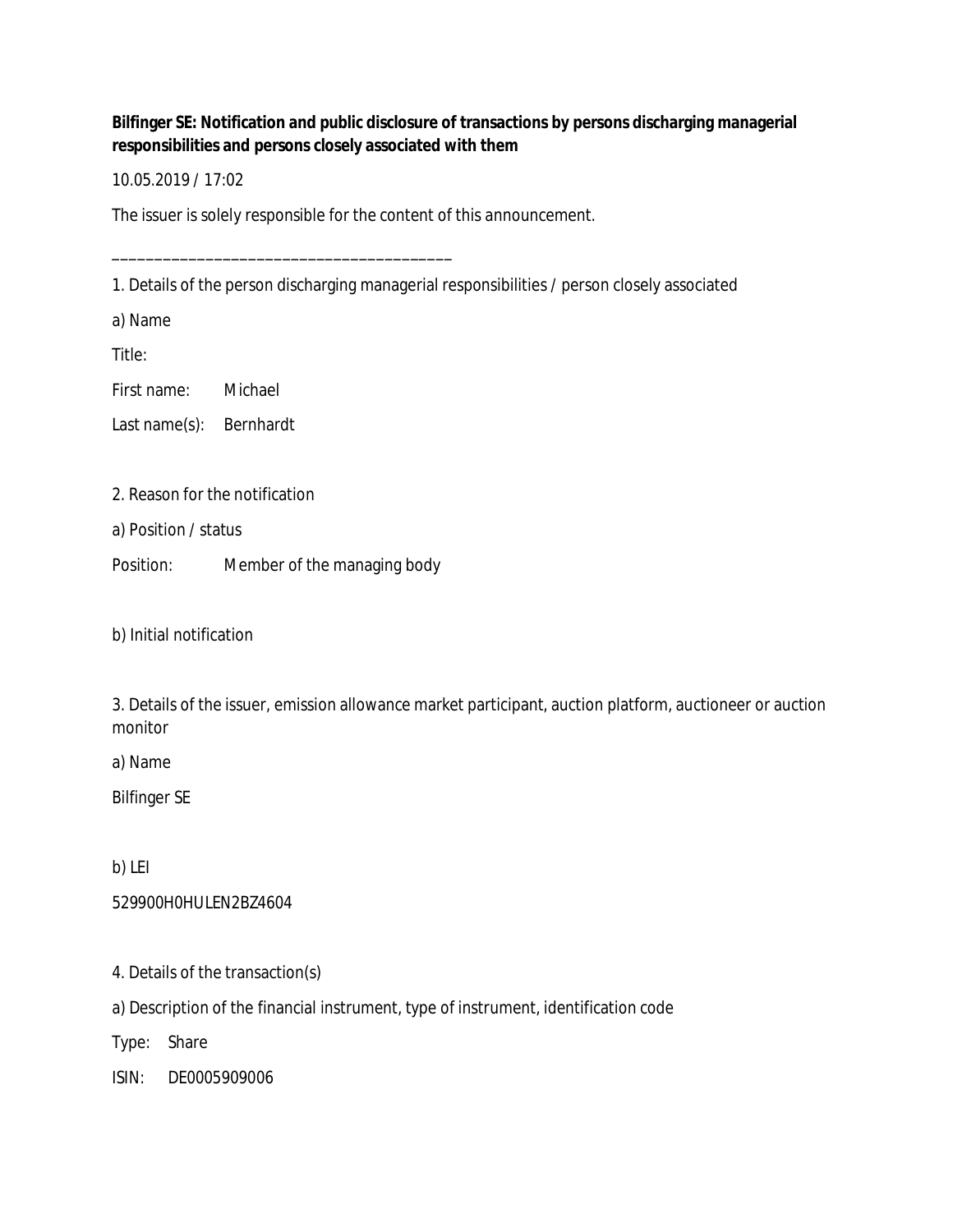b) Nature of the transaction

Allocation of 4,958 shares by Bilfinger SE as part of an Executive Board remuneration program (Long-Term Incentive Program 2016-2018)

Transaction linked to the exercise of share option programmes

c) Price(s) and volume(s)

Price(s) Volume(s)

0.0 EUR 0.0 EUR

d) Aggregated information

Price Aggregated volume

0.0 EUR 0.0 EUR

e) Date of the transaction

2019-05-09; UTC+1

f) Place of the transaction

Outside a trading venue

10.05.2019 The DGAP Distribution Services include Regulatory Announcements, Financial/Corporate News and Press Releases.

Archive at www.dgap.de

Language: English

Company: Bilfinger SE

Oskar-Meixner-Straße 1

68163 Mannheim

\_\_\_\_\_\_\_\_\_\_\_\_\_\_\_\_\_\_\_\_\_\_\_\_\_\_\_\_\_\_\_\_\_\_\_\_\_\_\_\_

\_\_\_\_\_\_\_\_\_\_\_\_\_\_\_\_\_\_\_\_\_\_\_\_\_\_\_\_\_\_\_\_\_\_\_\_\_\_\_\_

Germany